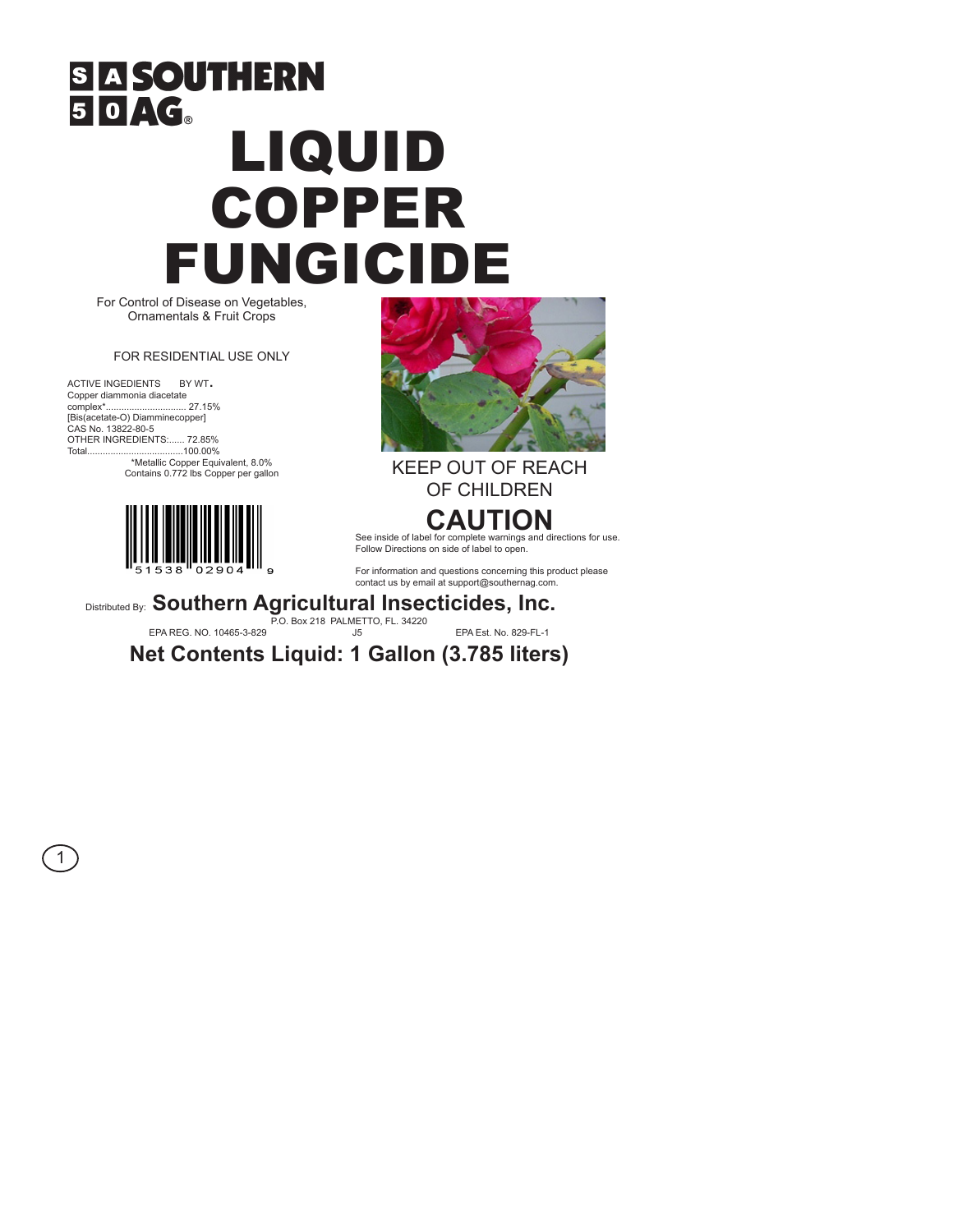#### **FIRST AID**

IF IN EYES: Hold eye open and rinse slowly and gently with water for 15-20 minutes. Remove contact lenses, if present, after the first 5 minutes, then continue rinsing eye. Call a poison control center or doctor for treatment advice

IF ON SKIN: Take off contaminated clothing. Rinse skin immediately with plenty of water for 15-20 minutes. Call a poison control center or doctor for treatment advice. IF SWALLOWED: Call poison control center or doctor immediately for treatment advice. Have person sip a glass of water if able to swallow. Do not induce vomiting unless told to do so by the poison control center or doctor. Do not give anything by mouth to an unconscious person. **HOT LINE NUMBER**

Have product container or label with you when calling a poison control center or doctor, or gong for treatment. You may also contact the national Pesticide Information Center at 1-800-858-7378

### **PRECAUTIONARY STATEMENTS**

#### **HAZARDS TO HUMANS AND DOMESTIC ANIMALS**

**CAUTION:** CAUTION: Causes eye and skin irritation. Harmful if swallowed, absorbed through the skin or inhaled. Avoid contact with the skin, eyes, or clothing. Avoid breathing vapor or spray mist. Wear protective eyewear (goggles, face shield or safety glasses), long-sleeved shirt and long pants, shoes and socks and chemical-resistant gloves when handling this product. Wash thoroughly with soap and water after handling and before eating, drinking or using tobacco. Remove contaminated clothing and wash clothing before reuse. Do not use food utensils such as teaspoons or tablespoons for food purposes after use with pesticides

#### **ENVIRONMENTAL HAZARDS**

This pesticide is toxic to fish and aquatic invertebrates and may contaminate water through runoff. To protect the environment, do not allow pesticide to enter or run off into storm drains, drainage ditches, gutters or surface waters. Applying this product in calm weather when rain is not predicted for the next 24 hours will help ensure that wind or rain does not blow or wash pesticide off the treatment area. Rinsing application equipment over the treated area will help avoid run off to water bodies or drainage systems.

#### **DIRECTIONS FOR USE**

If is a violation of Federal Law to use this product in a manner inconsistent with its labeling. Do not apply this product in a way that will contact any person or pet, either directly or through drift. Only protected users may be in the area during application. Do not enter or allow others to enter the treated area until sprays have dried. Shake well before using.

#### **INFORMATION**

The control of diseases with fungicides is based on PREVENTION: plant surfaces must be completely covered with the fungicide to successfully prevent infection. Copper pesticides are considered preventative, not curative of plant diseases. Use the highest indicated rate per crop when disease incidence is high or expected to be, depending on rainfall and temperature. The lower rate is suitable for general preventive sprays under normal conditions. Since weather conditions and disease incidence vary, consult your Agricultural Extension Service for timing and initial application.

#### **PRODUCT INSTRUCTIONS**

Seek advice on identifying specific disease problems and solutions from your local Agricultural Extension Agent or other knowledgeable persons. Partially fill the spray tank/container with water, add the desired amount of Liquid Copper Fungicide and continue filling the tank/container. If applied with other products, add Liquid Copper Fungicide last. Agitate the tank during mixing and application, until tank is empty. A plastic or metal stirring stick should provide adequate agitation. Observe all cautions and limitations on labeling of all products used in mixtures. Start with clean equipment. Equipment should be flushed well with water after use.

#### **APPLICATION:**

2

Fruits and Nuts: Mix specified rate in 1 gallon of water and apply 3 gallons of mixed solution to a small tree or bush, 6 gallons of mined solution to a medium size tree, or 9 gallons of mixed solution to a large tree. Thoroughly spray tree to point of runoff, including upper and lower surfaces of foliage. Do not overspray. Do not mix more spray solution than needed.

Vegetables: Mix specified rate in 1 gallon of water apply 2 gallons of mixed solution per 1,000 sq. ft. (1 gallon of mixed solution per 500 sq. ft.)

Miscellaneous: For trees: mix specified rate in 1 gallon of water and apply 3 gallons of mixed solution to a small tree, 6 gallons of mixed solution to a medium size tree, or 9 gallons of mixed solution to a large tree. Thoroughly spray tree to point of runoff, including upper and lower surfaces of foliage. Do not overspray. Do not mix more spray solution than needed.

NOTE: This product may be reactive on metal and masonry surfaces such as galvanized roofing. AVOID contact with metal surfaces. Do not spray on cars, houses,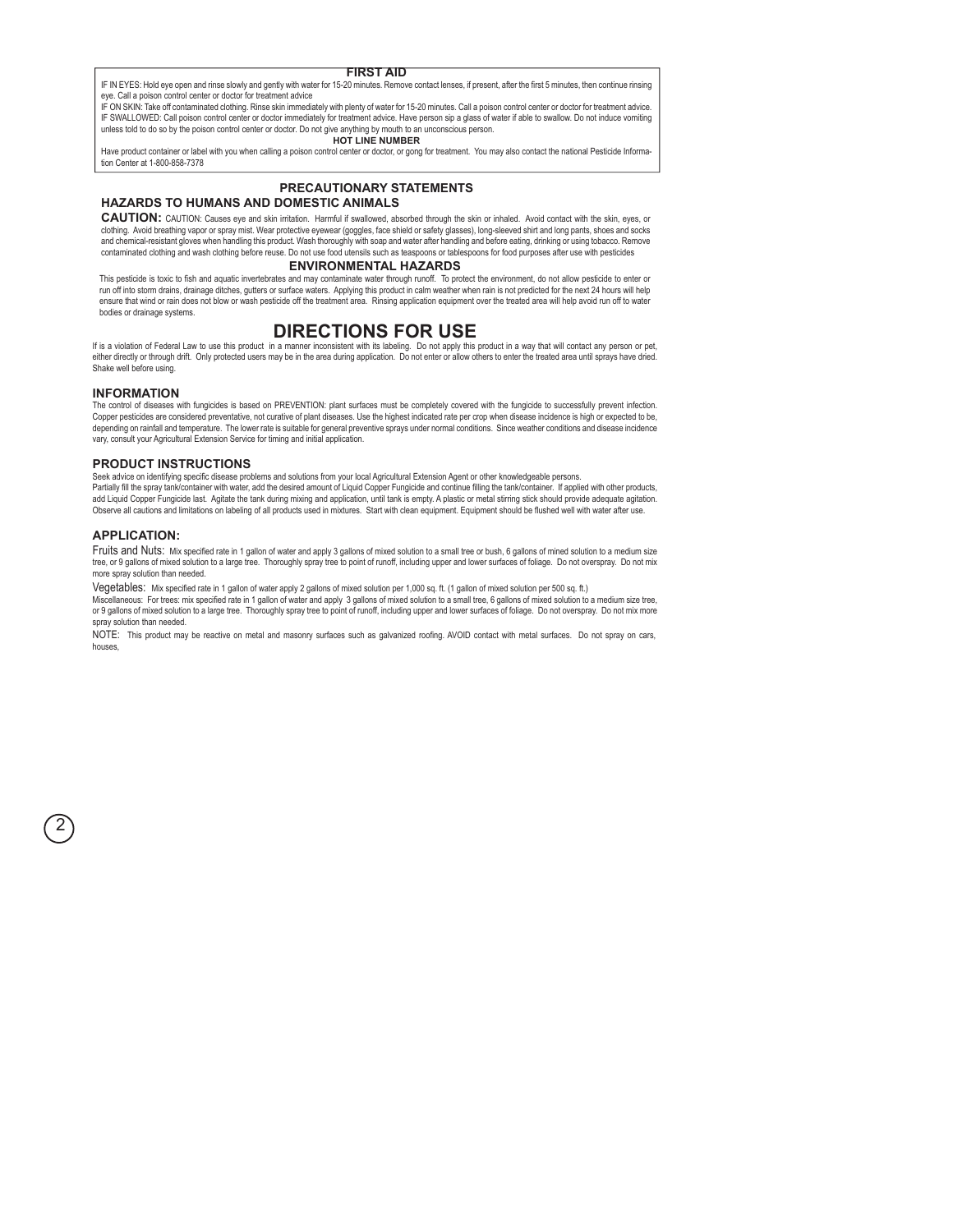| <b>FRUIT</b>       |                                                                                                                                                  |                         |                                                                                                                                                                                                                                                                   |  |  |
|--------------------|--------------------------------------------------------------------------------------------------------------------------------------------------|-------------------------|-------------------------------------------------------------------------------------------------------------------------------------------------------------------------------------------------------------------------------------------------------------------|--|--|
| Fruit              | Diseases Controlled                                                                                                                              | Rate/Gallon<br>of Water | Instructions                                                                                                                                                                                                                                                      |  |  |
| Apples             | Anthracnose<br>Apple scab (black spot)<br>Bacterial canker<br>Blossom and shoot blast                                                            | 4-5 tsp.<br>4-6 tsp.    | Apply as a dormant spray onceto foliage after harvest annually.<br>Apply as a dormant spray once<br>post-harvest before fall rains.                                                                                                                               |  |  |
| Fireblight         |                                                                                                                                                  | 1/2-1 tsp.              | Apply at 10% bloom and repeat at no less than 5-7 day intervals<br>during the bloom period. Do not use on copper-sensitive varieties.                                                                                                                             |  |  |
|                    |                                                                                                                                                  | 4-6 tsp.                | Apply as a full cover spray between silver-tip and green-tip. Discontinue when<br>green-tip reaches 1/2 inch as injuries may occur.                                                                                                                               |  |  |
|                    | NOTE: Do not apply more than 370 tsp, of Liquid Copper Fungicide (0.37 lbs, metallic copper) to Apples per 1,000 sq. ft, per year.               |                         |                                                                                                                                                                                                                                                                   |  |  |
| Avocados           | Anthracnose                                                                                                                                      | 4 tsp.                  | Apply when the flower buds begin to swell and continue at monthly intervals until August.                                                                                                                                                                         |  |  |
|                    | NOTE: Do not apply more than 430 tsp. of Liquid Copper Fungicide (0.43 lbs. metallic copper) to Avocados per 1,000 sq. ft. per year.             |                         |                                                                                                                                                                                                                                                                   |  |  |
| Bananas            | Sigatoka                                                                                                                                         | $1-2$ tsp.              | Apply every 3-4 weeks.                                                                                                                                                                                                                                            |  |  |
|                    | <b>Black pitting</b>                                                                                                                             | 2.5 fl. oz.             | Mix in 1 gallon of water. Apply directly to the fruit stem and<br>include the basal portion of the leaf crown. Apply during the first and second weeks after fruit<br>emergence. Do not apply at less than 7 day intervals                                        |  |  |
|                    | NOTE: Do not apply more than 71.6 fl. oz. of Liquid Copper Fungicide (430 tsp./0.43 lbs. metallic copper) to Bananas per 1,000 sq. ft. per year. |                         |                                                                                                                                                                                                                                                                   |  |  |
| <b>Blueberries</b> | <b>Bacterial Canker</b><br>2-5 tsp.                                                                                                              |                         | Apply before fall rains and again 4 weeks later.                                                                                                                                                                                                                  |  |  |
|                    | Cane Canker                                                                                                                                      | 2-5 tsp.                | Apply before fall rains and again 4 weeks later. In the spring<br>during wet weather, apply at 10-14 day intervals beginning at leaf emergence.                                                                                                                   |  |  |
|                    | NOTE: Do not apply more than 190 tsp, of Liquid Copper Fungicide 0.19 lbs, metallic copper) to Blueberries per 1,000 sq, ft, per year.           |                         |                                                                                                                                                                                                                                                                   |  |  |
| Citrus             | Greasy Spot<br>Melanose<br>Pink Pitting, Scab                                                                                                    | 2-4 tsp.                | Apply as pre-bloom and post bloom sprays. Do not apply at less than 7 day intervals                                                                                                                                                                               |  |  |
|                    | Brown rot                                                                                                                                        | $1-3$ tsp.              | Apply in the fall before or just after heavy rains. In areas of skirt sprays, apply to a height of at least 4 feet.<br>(Skirt sprays are applications up to 4 ft. high on the tree. The whole tree is not sprayed.) Do not apply at<br>less than 7 day intervals. |  |  |
|                    |                                                                                                                                                  |                         | NOTE: Do not apply more than 290 tsp. of Liquid Copper Fungicide (0.29 lbs. metallic copper) to Citrus per 1,000 sq. ft. per year.                                                                                                                                |  |  |
| Limes              | Greasy spot                                                                                                                                      | 4 tsp.                  | Apply in June and continue at monthly intervals through August.                                                                                                                                                                                                   |  |  |
|                    |                                                                                                                                                  |                         | NOTE: Do not apply more than 290 tsp. of Liquid Copper Fungicide (0.29 lbs. metallic copper) to Limes per 1,000 sq. ft. per year.                                                                                                                                 |  |  |
| Mangos             | Anthracnose                                                                                                                                      | 4 tsp.                  | Apply at 30 day intervals from the time the panicles are 2 inches high until all fruits are set until August                                                                                                                                                      |  |  |
|                    | NOTE: Do not apply more than 145 tsp. of Liquid Copper Fungicide (0.145 lbs. metallic copper) to Mangos per 1,000 sq. ft. per year.              |                         |                                                                                                                                                                                                                                                                   |  |  |
| Peaches            | <b>Bacterial</b> spot                                                                                                                            | 4 tsp.                  | Apply as a dormant spray at no less than 7 day intervals                                                                                                                                                                                                          |  |  |
| <b>Nectarines</b>  | Blossom Brown Rot<br>Leaf Curl                                                                                                                   | $4-6$ tsp.              | Apply as a dormant and delayed dormant spray to protect buds and<br>shoots from infection during rainy period. Reapply up until late bud swell. Do not apply at less than 7                                                                                       |  |  |
|                    | Shot Hole                                                                                                                                        |                         | day intervals. Do not apply after full bloom.                                                                                                                                                                                                                     |  |  |
|                    |                                                                                                                                                  |                         | NOTE: Do not apply more than 410 tsp. of Liquid Copper Fungicide (0.41 lbs. metallic copper) to Peaches/Nectarines per 1,000 sq. ft. per year.                                                                                                                    |  |  |
| Strawberries       | Leaf Spot. Scorch                                                                                                                                | $3-4$ tsp.              | Apply at 7-10 day intervals from the time new growth starts until harvest.                                                                                                                                                                                        |  |  |
|                    |                                                                                                                                                  |                         | NOTE: Do not apply more than 190 tsp. of Liquid Copper Fungicide (0.19 lbs, metallic copper) to Strawberries per 1,000 sq. ft, per year.                                                                                                                          |  |  |
|                    | *Delaved Dormant - The period just before blossom buds break open.                                                                               |                         |                                                                                                                                                                                                                                                                   |  |  |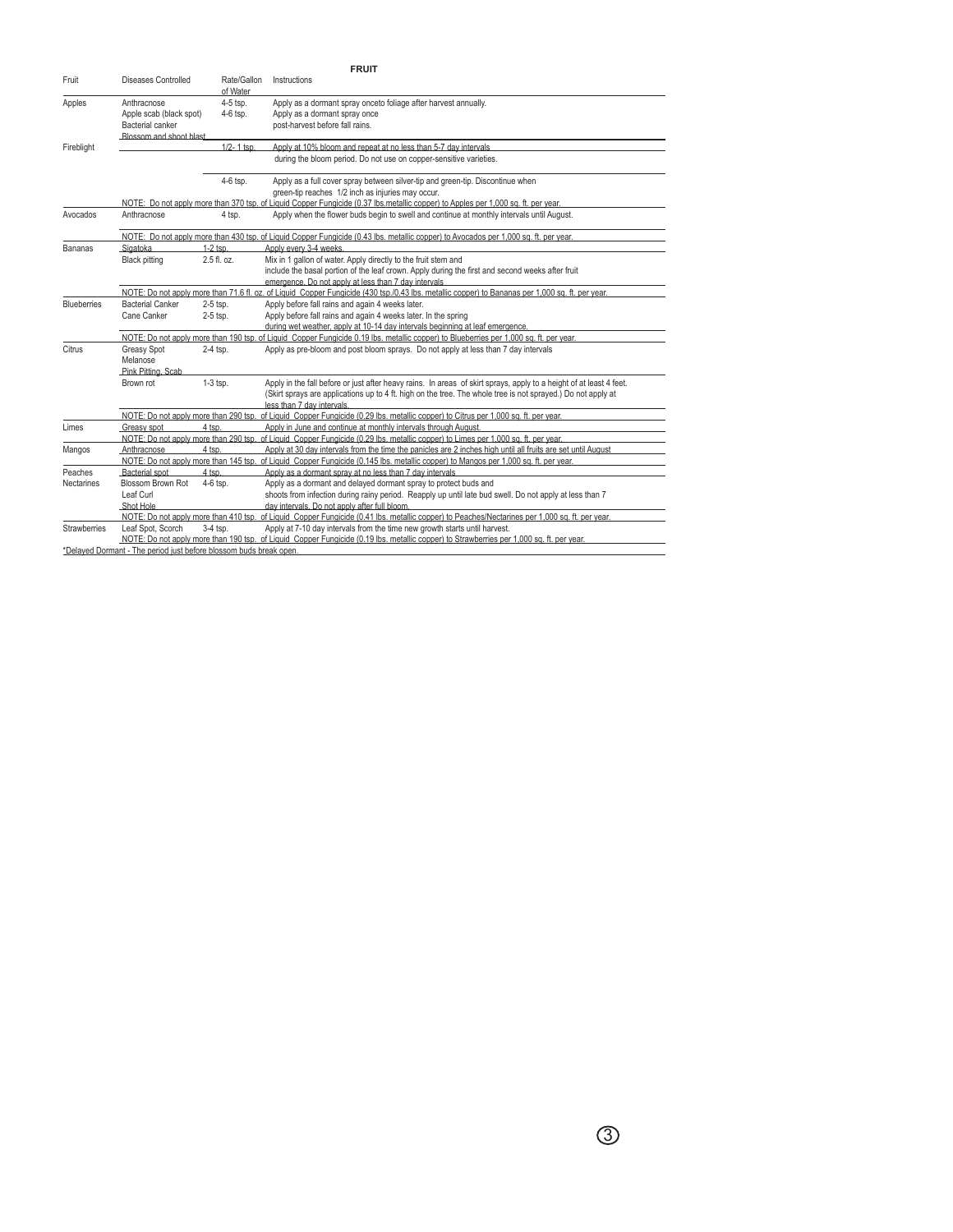| <b>VEGETABLES</b>                                                                                                                                                                                   |                                                                                                                                                 |                         |                                                                                                                                                                                                                                                                                                                                                                                                                                                                                                                                                                                 |  |  |  |
|-----------------------------------------------------------------------------------------------------------------------------------------------------------------------------------------------------|-------------------------------------------------------------------------------------------------------------------------------------------------|-------------------------|---------------------------------------------------------------------------------------------------------------------------------------------------------------------------------------------------------------------------------------------------------------------------------------------------------------------------------------------------------------------------------------------------------------------------------------------------------------------------------------------------------------------------------------------------------------------------------|--|--|--|
| Vegetables                                                                                                                                                                                          | Diseases Controlled                                                                                                                             | Rate/Gallon<br>of Water | Instructions                                                                                                                                                                                                                                                                                                                                                                                                                                                                                                                                                                    |  |  |  |
| Beans, Peas,<br>Lentils                                                                                                                                                                             | Bacterial Blight (Halo<br>and Common)                                                                                                           | 2-6 tsp.                | Apply when plants are 3-5 inches high and before diseases appear. Repeat at 7-10 day<br>intervals. Apply at 7 day is if disease pressure is severe.                                                                                                                                                                                                                                                                                                                                                                                                                             |  |  |  |
| (Succulent and Drv)                                                                                                                                                                                 | NOTE: Do not apply more than 30 tsp. of Liquid. Copper Fungicide (0.03 lbs. metallic copper) to Beans/Peas/Len tils per 1,000 sq. ft. per year. |                         |                                                                                                                                                                                                                                                                                                                                                                                                                                                                                                                                                                                 |  |  |  |
| Crucifiers<br>[Broccoli.                                                                                                                                                                            | <b>Blackleaf Spot</b><br><b>Black Rot</b>                                                                                                       | 2-6 tsp.                | Apply when disease appears and<br>repeat at 7-10 day intervals.                                                                                                                                                                                                                                                                                                                                                                                                                                                                                                                 |  |  |  |
| <b>Brussell</b><br>Sprouts,<br>Cabbage,                                                                                                                                                             | Downey Mildew                                                                                                                                   | $1-2$ tsp.              | Apply when disease appears<br>and repeat at 7-10 day intervals.                                                                                                                                                                                                                                                                                                                                                                                                                                                                                                                 |  |  |  |
| Cauliflower,<br>Greens                                                                                                                                                                              | NOTE: Do not apply more than 60 tsp. of Liquid Copper Fungicide (.06 lbs. metallic copper to Crucifiers per 1,000 sq. ft. per year.             |                         |                                                                                                                                                                                                                                                                                                                                                                                                                                                                                                                                                                                 |  |  |  |
| (Collard, Mustard and Turnip)]                                                                                                                                                                      |                                                                                                                                                 |                         |                                                                                                                                                                                                                                                                                                                                                                                                                                                                                                                                                                                 |  |  |  |
| Cucurbits<br>Cantaloupe.                                                                                                                                                                            | Altermaria Leaf Spot<br>Angular Leaf Spot                                                                                                       | 3-4 tsp.                | Apply when disease appears and repeat 7-10 day intervals.                                                                                                                                                                                                                                                                                                                                                                                                                                                                                                                       |  |  |  |
| Cucumber.<br>Honeydew                                                                                                                                                                               | Anthracnose<br>Downy Mildew                                                                                                                     |                         |                                                                                                                                                                                                                                                                                                                                                                                                                                                                                                                                                                                 |  |  |  |
| Muskmelon<br>Pumpkin,                                                                                                                                                                               | <b>Gummy Stem Blight</b><br>Powdery Mildew                                                                                                      |                         |                                                                                                                                                                                                                                                                                                                                                                                                                                                                                                                                                                                 |  |  |  |
| Squash,<br>Watermelon Bacterial Fruit Blotch<br>Watermelon<br>NOTE: Do not apply more than 115.2 tsp. of Liquid Copper Fungicide (.12 lbs. metallic copper to Cucurbits per 1,000 sq. ft. per year. |                                                                                                                                                 |                         |                                                                                                                                                                                                                                                                                                                                                                                                                                                                                                                                                                                 |  |  |  |
| Eggplant                                                                                                                                                                                            | Alternaria Blight<br>Anthracnose<br>Phomopsis.                                                                                                  | 4 tsp.                  | Apply when disease<br>appears and repeat at 7-10<br>day intervals.<br>NOTE: Do not apply more than 180 tsp, of Liquid Copper Fungicide (.18 lbs, metallic copper to Eggplant per 1,000 sq. ft, per year,                                                                                                                                                                                                                                                                                                                                                                        |  |  |  |
| Onions                                                                                                                                                                                              | Downy Mildew<br>Purple Blotch                                                                                                                   | 4 tsp.                  | Apply when plants are<br>4-6 inches high and repeat at 7-10 day intervals.<br>NOTE: Do not apply more than 140 tsp, of Liquid Copper Fungicide (.0.14 lbs, metallic copper to Onions per 1,000 sq. ft, per year,                                                                                                                                                                                                                                                                                                                                                                |  |  |  |
| Peppers                                                                                                                                                                                             | <b>Bacterial Spot</b><br>Cercospora Leaf Spot                                                                                                   | $3-6$ tsp.              | Make first application upon emergence of seedlings or immediately after transplanting<br>and repeat at 7-10 day intervals. When disease is severe, apply at 7 day intervals.<br>NOTE: Disease control is critical during fruiting.                                                                                                                                                                                                                                                                                                                                              |  |  |  |
| Potatoes                                                                                                                                                                                            | Early Blight<br>Late Blight                                                                                                                     | 3-6 tsp.                | NOTE: Do not apply more than 270 tsp. of Liquid Copper Fungicide (.27 lbs. metallic copper to Peppers per 1,000 sq. ft. per year.<br>Apply on first appearance<br>of disease and repeat at 7-10 day intervals.<br>NOTE: Do not apply more than 570 tsp. of Liquid Copper Fungicide (.0.57 lbs. metallic copper to Potatoes per 1,000 sq. ft. per year.                                                                                                                                                                                                                          |  |  |  |
| Spinach                                                                                                                                                                                             | Anthracnose<br>Cercospora Leaf Spot<br>Downy Mildew                                                                                             | 3 tsp.                  | Apply on first appearance of disease and repeat at<br>7-10 day intervals.                                                                                                                                                                                                                                                                                                                                                                                                                                                                                                       |  |  |  |
| Tomatoes                                                                                                                                                                                            | <b>Bacterial Speck</b><br><b>Bacterial Spot</b><br>Early Blight<br>Late Blight                                                                  | 3-5 tsp.                | NOTE: Do not apply more than 90 tsp. of Liquid Copper Fungicide (.09 lbs, metallic copper to Spinach per 1,000 sq. ft, per year,<br>Make first application upon emergence of seedlings or immediately after trans planting<br>and repeat at 7-10 day intervals. When disease pressure is severe, apply at the<br>shorter spray interval. Complete coverage is essential for disease control. NOTE: While<br>the labeled rate is particularly effective against Bacterial Spot, a tank mix of Maneb or Mancozeb used at the<br>labeled rates controls a broad range of diseases. |  |  |  |
|                                                                                                                                                                                                     |                                                                                                                                                 |                         | NOTE: Do not apply more than 400 tsp. of Liquid Copper Fungicide (.04 lbs. metallic copper to Tomatoes per 1,000 sq. ft. per year.                                                                                                                                                                                                                                                                                                                                                                                                                                              |  |  |  |

MSCELLANEOUS<br>sure to wet ball Moss in Live Oak, apply 2 fl. oz. per gallon of water. Apply in the spirit was the flow most<br>Sure to wet ball moss tufts thoroughly. A second application may be required after 12 months. NOTE: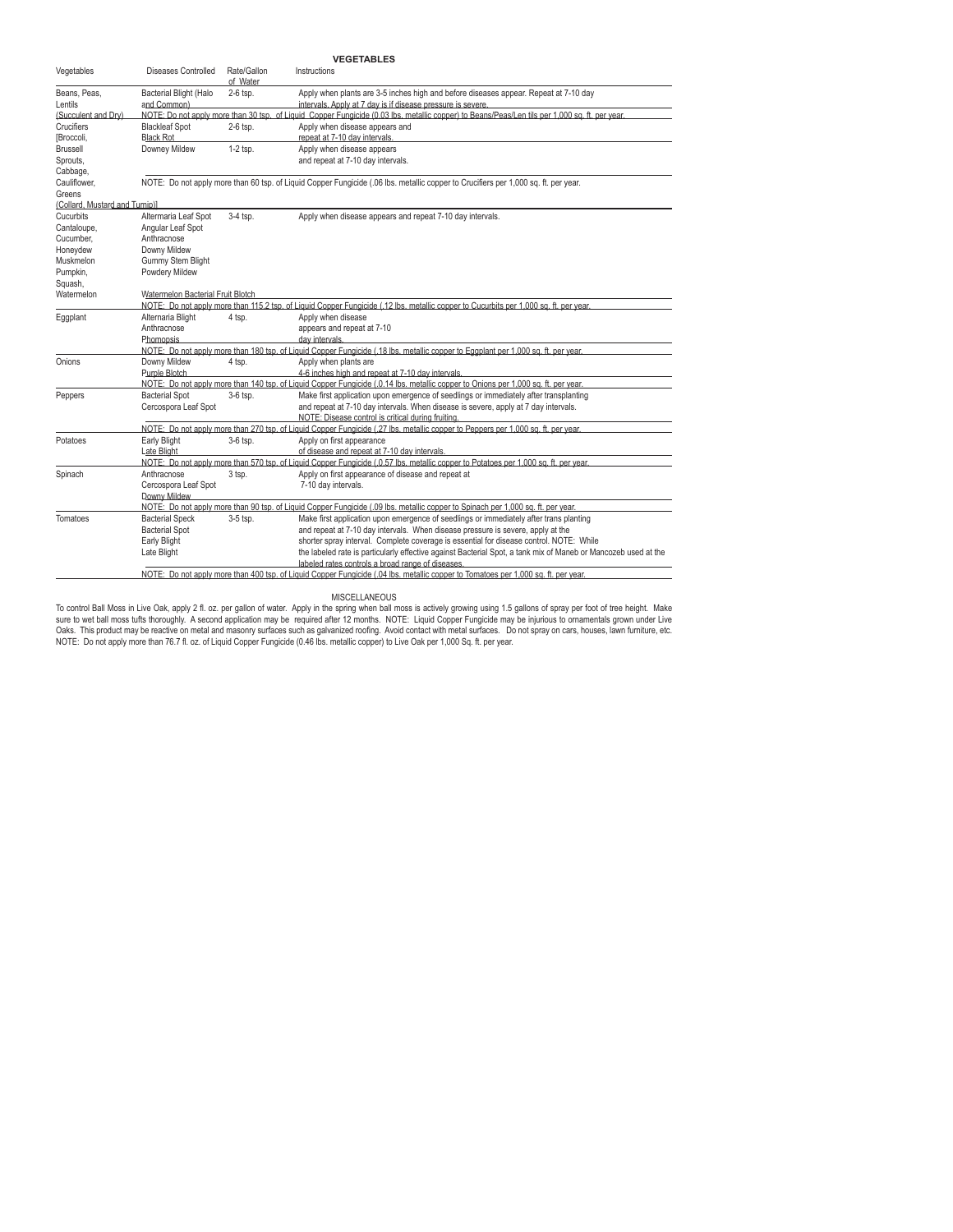#### **TURFGRASS**

To control algae in ornamental lawns and turf, apply 10 fl. oz. (0.06 lbs. metallic copper) of Liquid Copper Fungicide in 5 gallons of water per 1,000 square feet. Liquid Copper Fungicide may be used alone or in combination with other registered fungicides as a maintenance spray. Observe all precautions and limitations on the label of each product used in tank mixes. Do not apply more than 80.0 fl. oz. of Liquid Copper Fungicide (0.48 lbs. metallic copper) per 1,000 sq. ft. per year. Do not apply at less than 10 day intervals.

NOTE: Phytotoxicity occurs depending upon varietal differences. Apply the directed rate to a small area and observe for 7 to 10 days for signs of injury. If phytotoxicity occurs, discontinue use. Do not apply in a spray solution with a pH of less than 6.5.

**ORNAMENTALS**

For use in container, landscape and outdoor ornamental plantings. Liquid Copper Fungicide can also be used on ornamentals in home greenhouses and shadehouses.<br>Notice to User: Plant sensitivities to Liquid Copper Fungicide to know sensitivities under all conditions and phytotoxicity cay occur. Due to the large numbers of species and varieties of ornamentals, it is impossible to test every one for sensitivity to Liquid Copper Fungicide. Neither the manufacturer nor seller recommends use upon species not listed on the label nor has it been determined that Liquid Copper Fungicide can safely be used on ornamental plants not listed on this label. The user should determine if Liquid Copper Fungicide can be used safely prior to use.

Apply as a thorough coverage spray using 2 tsps. of Liquid Copper Fungicide per gallon of water. Begin application at first sign of disease and repeat at 7-14 day intervals as needed. Use shorter interval during periods of frequent rains or when severe disease conditions persist. Do not apply more than 460 tsps. of Liquid Copper Fungicide (0.46 lbs. metallilc copper) per 1,000 sq. ft. per Year.

Liquid Copper Fungicide may be used alone or in combination with other registered fungicides as a maintenance spray. Observe all precautions and limitations on the label of each product used in tank mixes.

NOTE: Do not tank mix Liquid Copper Fungicide with Aliette fungicide unless appropriate precautions have been taken to buffer the spray solution. Severe phytoxicity may result if adequate precautions are not taken.

| <b>PLANT</b>             | <b>DISEASE</b>                                                              |  |  |  |
|--------------------------|-----------------------------------------------------------------------------|--|--|--|
| Althea (Rose of Sharon)  | Bacterial leaf spot                                                         |  |  |  |
| Aralia                   | Alternaria, Cercospora leaf blight                                          |  |  |  |
| Arborvitae               | Alternaria twig bllight, Cercospora leaf blight                             |  |  |  |
| Azalea (1)               | Botrytis blight, Cercospora leaf spot, Phytophthora dieback, Powdery mildew |  |  |  |
| Begonia                  | Bacterial leaf spot (Erwina sp., Pseudomonas sp., Xanthomonas sp.           |  |  |  |
| Bougainvillea            | Anthracnose, Bacterial leaf spot                                            |  |  |  |
| Bulbs (Tulip, Gladiolus) | Anthracnose, Botrytis blight                                                |  |  |  |
| Camellia                 | Anthracnose, Bacterial leaf spot                                            |  |  |  |
| Camphor tree             | Pseudomonas leaf spot                                                       |  |  |  |
| Canna                    | Pseudomonas leaf spot                                                       |  |  |  |
| Carnation (1)            | Alternaria blight, Pseudomonas leaf spot, Botrytis blight                   |  |  |  |
| Chinese tallow tree      | Bacterial leaf spot (Xanthomonas sp., Pseudomonas sp.)                      |  |  |  |
| Chrysanthemum (1)        | Septoria leaf spot, Botrytis blight                                         |  |  |  |
| Cotoneaster              | Botrytis blight                                                             |  |  |  |
| Dahlia                   | Alternaria leaf spot, Botrytis gray mold, Cercospora leaf spot              |  |  |  |
| Date Palm                | Pestalotia leaf spot                                                        |  |  |  |
| Dianthus                 | Bacterial spot, Bacterial soft rot                                          |  |  |  |
| Dogwood                  | Anthracnose                                                                 |  |  |  |
| Dusty Miller             | Bacterial leaf spot (Pseudomonas cichorii)                                  |  |  |  |
| Echinacea                | Bacterial leaf spot (Pseudomonas cichorii)                                  |  |  |  |
| Elm "Drake"              | Xanthomonas leaf spot                                                       |  |  |  |
| Euonymus                 | Botrytis blight, Anthracnose                                                |  |  |  |
| European fan palm        | Pestalotia leaf spot                                                        |  |  |  |
| Gardenia                 | Alternaria leaf spot, Botrytis bud rot, Cercospora leaf spot                |  |  |  |
| Geranium                 | Alternaria leaf spot, Botrytis gray mold, Cercospora leaf spot              |  |  |  |
| Gladiolus                | Alternaria leaf spot, Botrytis gray mold, Bacterial leaf blight             |  |  |  |
| Goldenrain tree          | Bacterial leaf spot                                                         |  |  |  |
| <b>Hibiscus</b>          | Bacterial leaf spot                                                         |  |  |  |
| Holly fern               | Pseudomonas leaf spot                                                       |  |  |  |
| Impatiens                | Bacterial leaf spot                                                         |  |  |  |
| India hawthorn (2)       | Anthracnose, Entomosporium leaf spot                                        |  |  |  |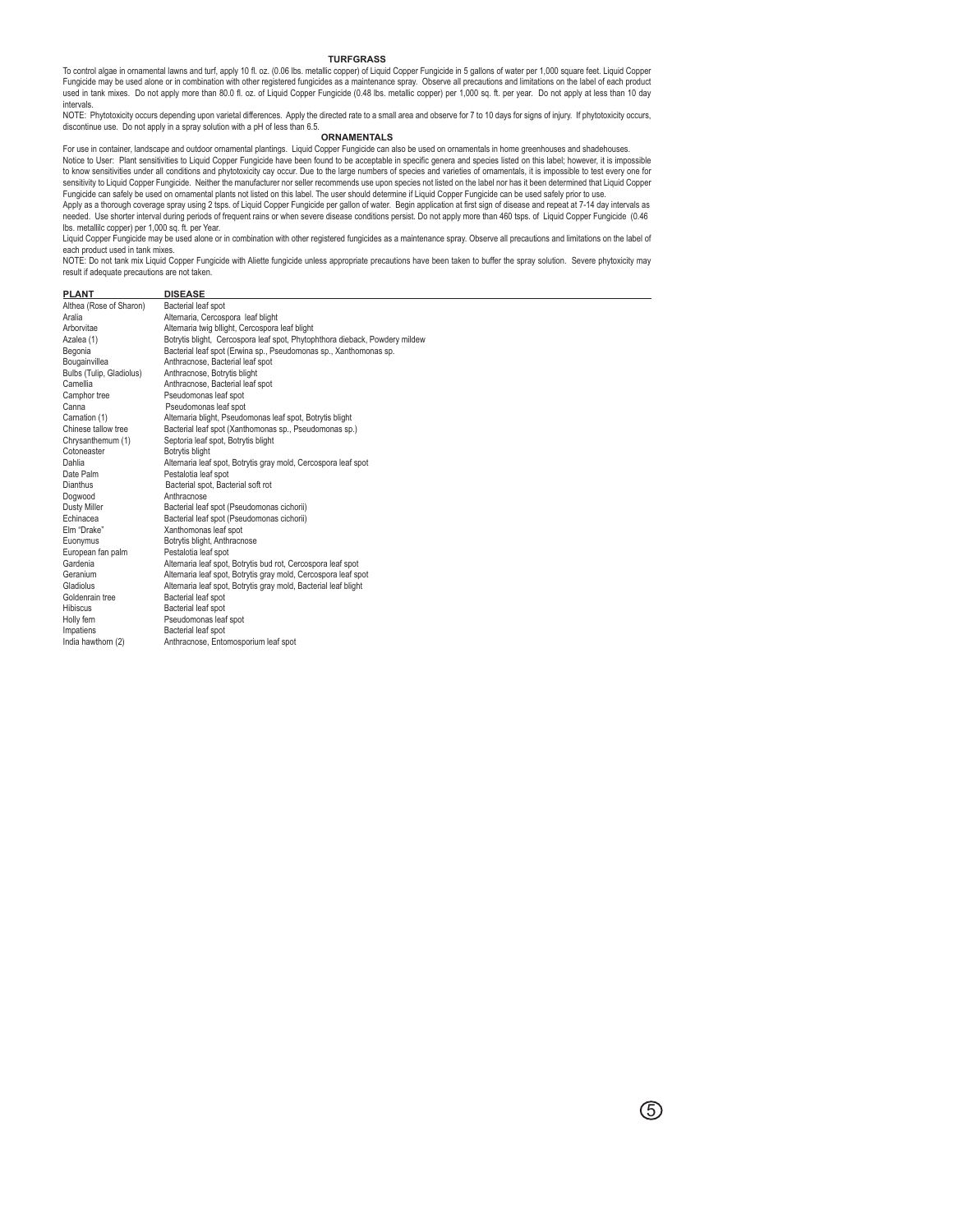| <b>PLANT</b>                            | <b>DISEASE</b>                                                               |
|-----------------------------------------|------------------------------------------------------------------------------|
| Ivy (English, Algerian) (1)             | Xanthomonas leaf spot                                                        |
| Ixora                                   | Xanthomonas leaf spot                                                        |
| Juniper (Eastern red cedar) Anthracnose |                                                                              |
| Lantana                                 | Bacterial leaf spot                                                          |
| Lilac                                   | Cercospora leaf spot                                                         |
| Loblolly bay                            | Anthracnose                                                                  |
| Loquat                                  | Entomosporium maculata, Colletotrichum sp.                                   |
| Magnolia (Saucer)                       | Bacterial leaf spot                                                          |
| Magnolia (Southern)                     | Algal leaf spot, Anthracnose, Bacterial leaf spot                            |
| Magnolia (Sweet bay)                    | Anthracnose                                                                  |
| <b>Mandevillas</b>                      | Anthracnose                                                                  |
| Marigold                                | Alternaria leaf spot, Botrytis leaf and flower rot,<br>Cercospora leaf spot  |
| Mulberry, weeping                       | Bacterial leaf spot                                                          |
| Oak, laurel                             | Algal leaf spot (Cephaleuros virescens)                                      |
| Oleander                                | Bacterial leaf spot, Fungal leaf spot                                        |
| Pachysandra                             | Volutella leaf blight                                                        |
| Pansy                                   | Downy mildew                                                                 |
| Pear (Flowering)                        | Fireblight, leaf spot                                                        |
| Pentas (Egyptian star)                  | Bacterial leaf spot (Xanthomonas sp.)                                        |
| Peony                                   | Botrytis blight                                                              |
| Periwinkle                              | Phomopsis stem blight                                                        |
| Philodendron                            | Bacterial leaf spot                                                          |
| Phlox                                   | Alternaria leaf spot                                                         |
| Photinia                                | Anthracnose, Entomosporium                                                   |
| Pistachio                               | Anthracnose                                                                  |
| Crop                                    | Disease                                                                      |
| Plantain lily                           | Bacterial leaf spot                                                          |
| Powder puff plant                       | Bacterial leaf spot                                                          |
| Pyracantha                              | Fireblight, scab                                                             |
| Queen palm                              | Exosporium leaf spot, Phytophthora bud rot                                   |
| Rhododendron                            | Alternaria flower spot                                                       |
| Rose (1)                                | Powdery mildew, Black spot                                                   |
| Verbena                                 | Xanthomonas leaf spot                                                        |
| Vibumum                                 | Anthracnose                                                                  |
| Washingtonia palm                       | Pestalotia leaf spot                                                         |
| Weeping willow                          | Anthracnose                                                                  |
| Yucca (Adam's needle)                   | Cercospora leaf spot, Septoria leaf spot                                     |
|                                         | (1) Discoloration of foliage and/or blooms has been noted on some varieties. |
|                                         | (2) For India Hawthorn use 2-4 level tablespoons per gallon.                 |
|                                         | <b>FROST INJURY PROTECTION</b>                                               |

ROST INJURY PROTECTION<br>sustain control of ice nucleating bacteria (Pseudomonas Fungicie made to all plants listed on this label at rates indicated, just prior to anticipated frost conditions, will<br>sustain control of ice nu